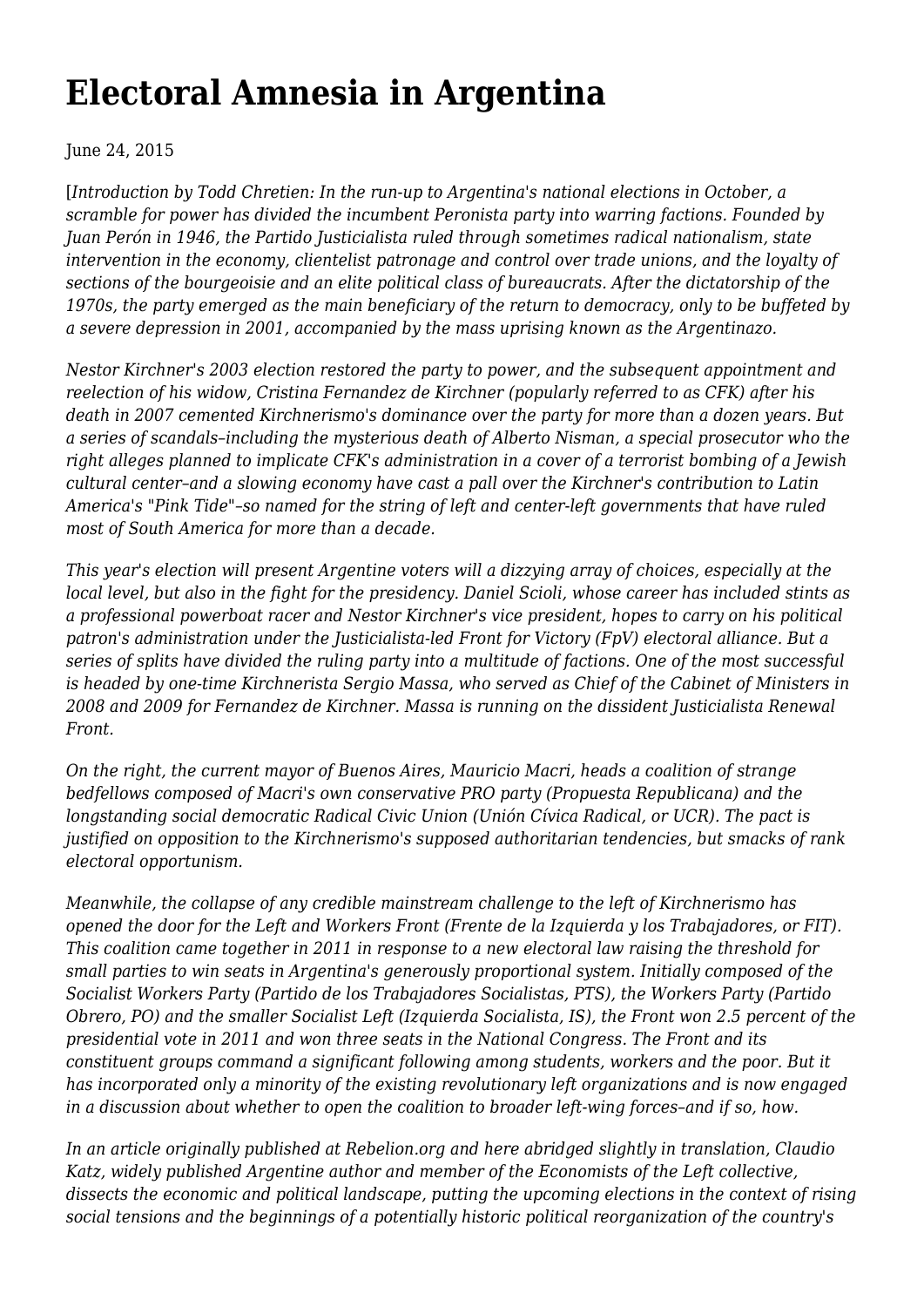ARGENTINA FINDS itself in the midst of an unusual electoral sequence. On very few occasions have there been so many opportunities to vote in so little time, and the electoral calendar isn't letting up. Between national, local and primary elections, people will go to the polls five or six times this year.

This succession of elections has involved lots of voting, but not much debate. The main candidates promote similar agendas and even look a lot alike. You have to use a magnifying glass to find the real differences between Mauricio Macri, Sergio Massa and Daniel Scioli. It has never been so clear that the three candidates in play are really all the same.

The presidential administrations of first Nestor Kirchner and then his widow Cristina Fernandez de Kirchner (popularly know as CFK) of the last decade are coming to a close at long last. They are ridden with merely artificial polarization and stacked with clearly right-wing proposals. The only thing that is in question is who will get to lead the conservative turn that is coming down the road.

#### **The Trio's Similarities**

The tremendous similarities between Scioli, Massa and Marci are confirmed by the stampede of political operatives racing from one camp to another. These sorts of jumps are common to Justicialismo, but the practice has now been extended across the political spectrum. Right up to the filing dates for candidates, it's been hunting season for party insiders and financiers.

Once in motion, the candidates competed over who could say the least in a flood of ads set to pop music. All of this has prompted laughter and thousands of jokes. This vacuous parade has stoked cynicism from many commentators who offer up the candidates' patent lies as the common sense of these electoral battles. Everyone assumes that former presidents Carlos Menem's or Fernando de la Rúa's broken promises would be repeated, and that no candidate would carry out their pledges once elected. The principles of bourgeois government are on full display.

Another indication of the charade was the rush to conjure up candidates. Publicists sought out wellknown figures to attract votes. The precedent that was inaugurated when the Justicialistas recruited singer and actor Palito Ortega and Formula One racing star Carlos Reutemann to run for office and has now been adopted by all competing parties. And in the province of Buenos Aires, the ballot lines are headed by models, boxers and experts in frivolity.

Given all of this, Argentina's most popular TV host Marcello Tinelli set the tone for the campaign, making imitations, dancing around stage and sharing crude jokes prerequisites for any candidate wanting to appear presidential. A quick glance affirms that this clowning around tells you all you need to know about of our hopeful future heads of state. In fact, they have already been filtered through the establishment's selection process at the provincial or municipal level, and the only question left for the public is if they retain a certain degree of sympathy or charisma to win elections.

Cynics justify this circus by blaming society at large. They argue that the people "don't want to see reality," but they are forgetting how the powers that be (and not the people in general) manipulate the electoral choices available.

Their empty phrases are just another indication of the fraud underway. Scioli emphasizes "continuity," Macri stresses "change," and Massa promotes something in between which is equally indecipherable. Meanwhile, the men of the PRO drone on about the need for "dialogue in place of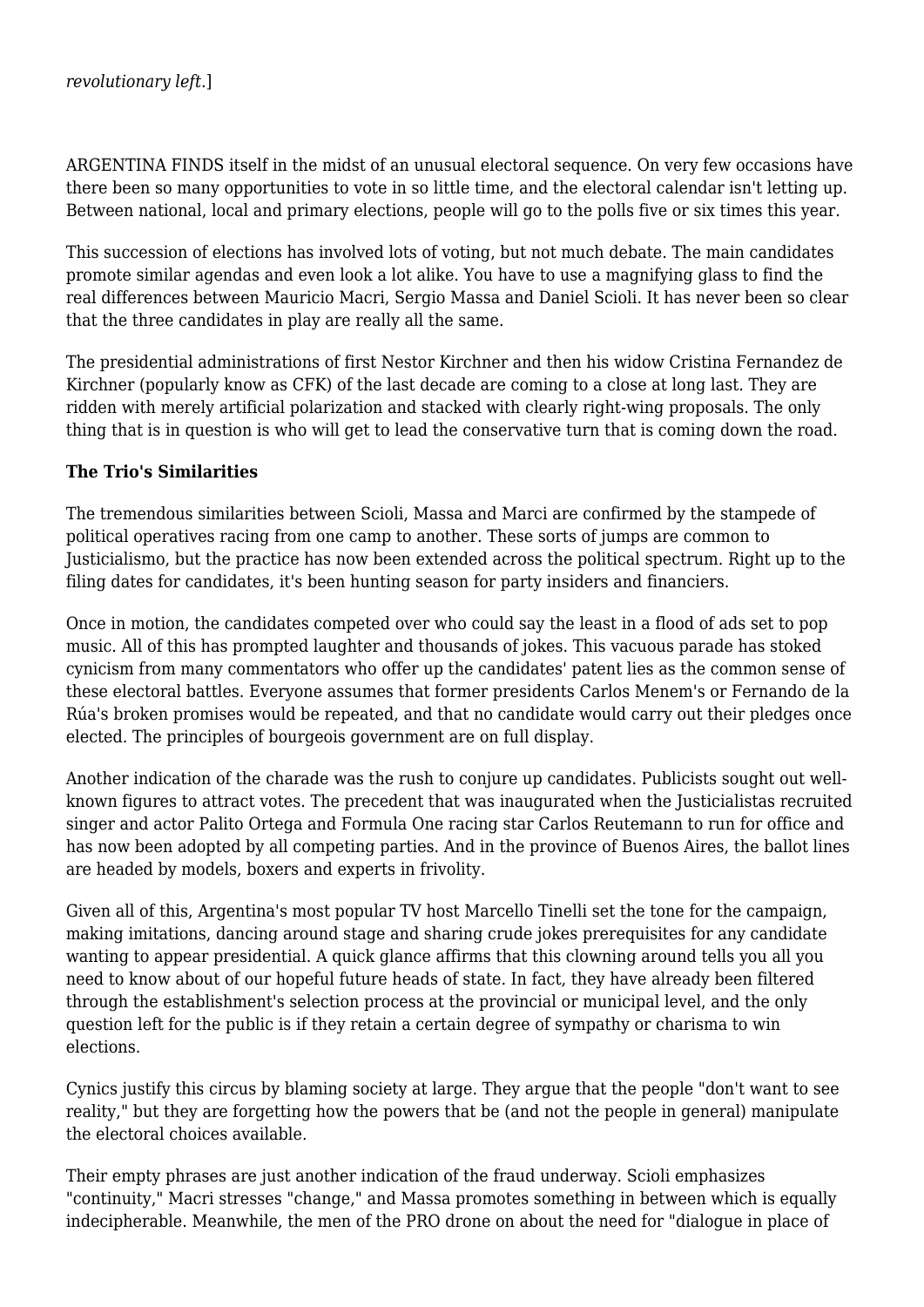confrontation." They deploy all manner of bells and whistles, offering up happy thoughts to stamp out pessimism.

It's the same marketing that the Latin American right has used to reinvent itself based by inventing new social discourses, promises of assistance, and youthful candidate profiles. They emphasize the centrality of management and proclaim the dissolution of all ideologies.

This degradation of politics fits right in with PRO's plans, which looks to absorb not only the traditional right wing that organized the cacerolazos–the pot-banging protests against the Kirchners–but also the minions of the privatizing NGOs. These sectors are more comfortable with apolitical messages than with the old reactionary anti-communist line.

Massa's operators have opted for a suitably accommodating slogan "Change within continuity," which allows him to "preserve the positive" and "change the negative." He hopes to use these concepts to obscure his ultra-conservative stance, which he nonetheless put on full display during his visit to the United States.

Scioli doesn't need any advice on how to maneuver without saying anything of substance. He managed to climb to the highest posts in the Menem and Kirchner administrations without ever once speaking a single sentence that meant anything.

The government's publicists try to fill in this gaping hole with Scioli's main campaign message: defend what has been gained against a return to the 1990s. But this supposed contrast to the past must omit Scioli's whole political trajectory and his striking similarity to the other candidates, all of whom have traveled the same path designed by the establishment.

No one knows who will win the trophy in October. Most current opinion polls have been conducted by campaign operatives and offer unreliable data, leading to a constant reevaluation of who is out in front. Recently, the populist Massa's numbers have been in a free fall, and this is adding to pressure on him to drop out of the race. But reaching an agreement with right-wing Macri will be difficult because the posts up for grabs extend beyond the heads of each ticket.

The establishment finds itself in its traditional dilemma. Its most reliable man (Macri) isn't the person who will guarantee them their tightest control over the state (Scioli). Thus, the powers that be are handing out campaign contributions to both candidates, incentivizing Macri to converge with sections of the Justicialistas (Reutemann and Massa), while Scioli is encouraged to build bridges to the right-wing elite.

The real problem for these power brokers is not who is going to win, but how the eventual winner will deal with the social-economic crisis waiting in the wings.

### **Preparing for Economic Adjustment**

The current government has managed to cover up the conservative economic turn it made this spring. By maintaining the link to the dollar (it would have risen by 15 percent) in the face of inflation (not less than 25 percent), consumption was restructured over the course of the year, and all adjustments have been passed along to the incoming administration.

This trick is par for the course and has been used before elections in the past. As this strategy required coming to rapid agreements with joint labor-management boards, government officials negotiated strict ceilings on wage increases with the union bureaucracy.

On the one hand, the union leaderships acceded to the wages lost during the year, but on the other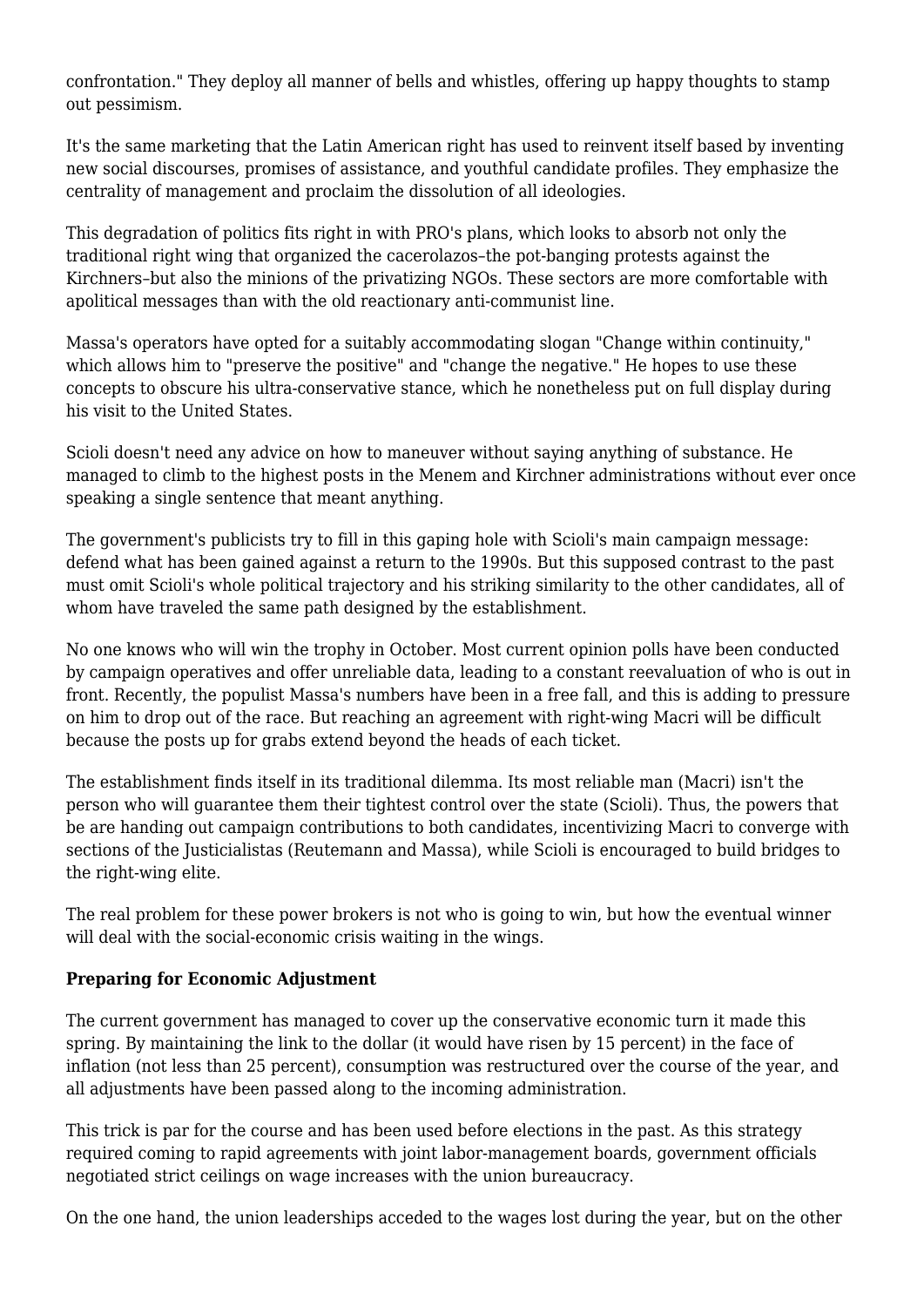hand, they stabilized purchasing power for the months leading up to the elections. The same end was accomplished by adjustments announced for taxes on profits, which provide benefits for the unemployed.

The cosmetics applied today only go to shield the blows that all three candidates are preparing tomorrow. All aim to reduce the fiscal deficit, reduce wages and apply steep tariffs on energy and transportation.

Their programs include devaluations to eliminate the currency black market. Macri wants to eliminate this immediately, Massa talks about doing it in 100 days, while Scioli suggests a longer period. This convergence of goals also extends to substituting investment for consumption as the government's priority. But this turn requires enticing the capitalists who supply the money and implies offering them bigger subsidies in a period of large budget cuts.

The trio plans to finance their new model with international borrowing. Fortunately for them, the current government has already headed down this path, signing agreements with the Paris Club, renationalizing part of Argentina's oil fields (Yacimientos Petrolíferos Fiscales, or YPF) and settling disputes through the World Bank (specifically, the International Center for Settlement of Investment Disputes).

CFK has pursued this course by securing credit from China and issuing bonds on the international market. These new bond issues will not go to finance productive projects. They pay three times the interest offered by the rest of South America and are solely aimed at guaranteeing currency reserves and consumption during the election season.

The financing secured so far will also allow the winner in October to build a bridge to settle with the so-called vultures–U.S. speculators who have refused to settle outstanding Argentine debt, insisting on being repaid \$5.4 billion for junk bonds.

An agreement with Thomas Griesa, the U.S. judge appointed to oversee restructuring of Argentinian debt, will be the precondition for a significant influx of dollars, which the incoming president will use to implement structural adjustment. This pending agreement, if it can be reached, will signal a truce with the markets. So far, the vultures have failed to block Argentina from obtaining credit, while the government has failed to win the change of venue to Buenos Aires to settle repayment of the bonds in dispute.

Macri, Massa and Scioli are all eager to settle this conflict, putting into practice some of the initiatives promoted by CFK (changing the law on guarantees, writing off part of the balance, issuing new bonds).

While preparing this turn, the candidates promise a flood of dollars that will make any adjustment painless, and they are competing to show who can sure up the most market confidence to accelerate the bonanza. But none of them explain what will be offered to the potential providers of all this foreign exchange.

Money never flows in because of sympathy with a new president. The lords of finance always first verify that the new head of state has the ability to bestow favors on their business. The great Argentine capitalists are eager to add to their fortunes under the next administration. They are hiding some \$70 billion inside the country and another \$300 billion abroad.

The failure of fiscal money laundering–tried again and again by the government–illustrates the shortcomings of amnesties in encouraging evaders to repatriate their money.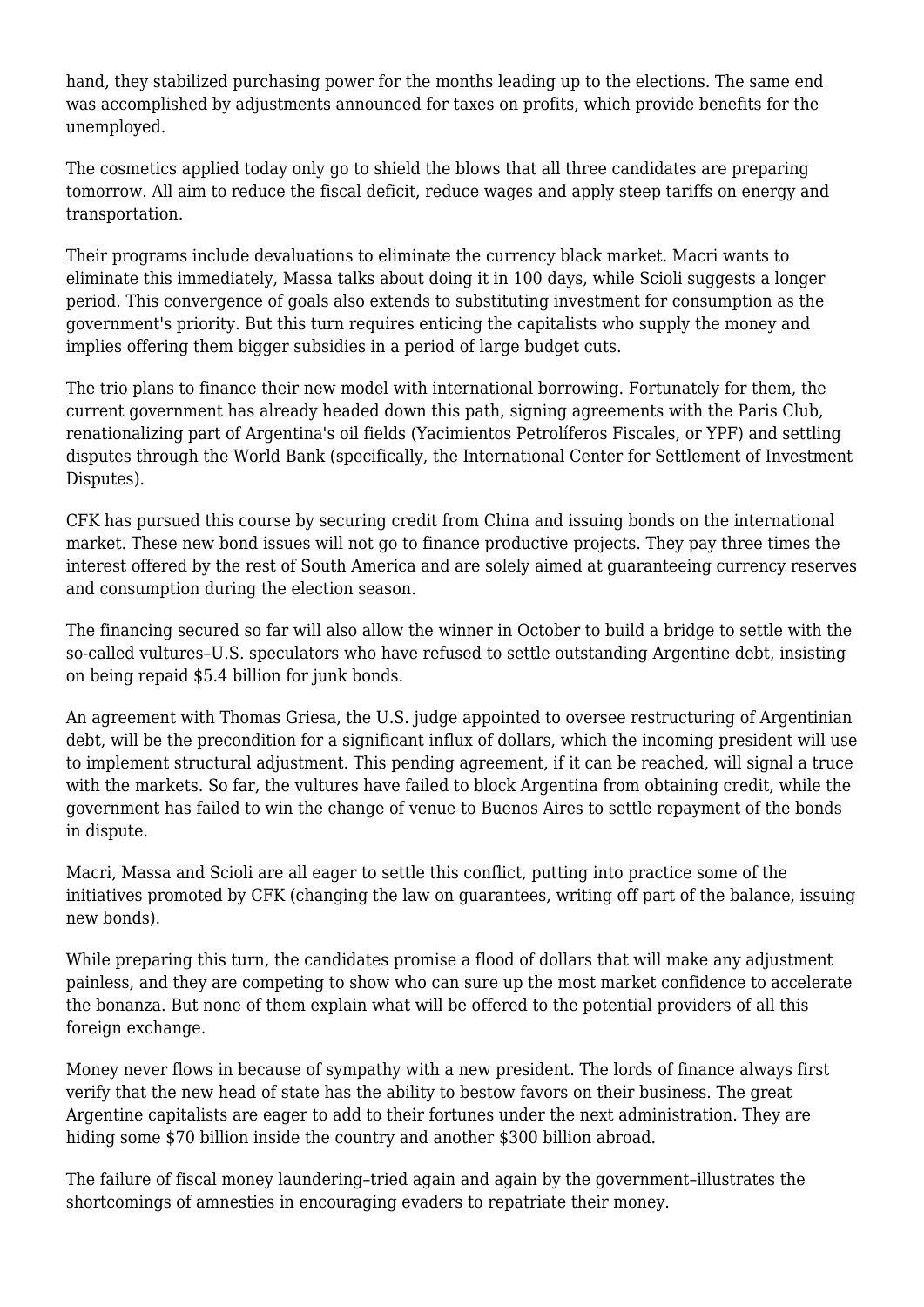The rich require stronger official measures to guarantee capitalist profitability. Macri, Massa and Scioli are all disposed to offer them this protection, arguing that "we need their dollars," as if the lack of liquidity were somehow natural instead of arising from paying off illegitimate debts to the vultures and others, and tolerating currency flight.

All of this notwithstanding, the same government which allowed this offshoring will finish up its time in office by launching a parliamentary investigation into the illegal loss of these funds. During the elections, it will attempt to air some aspects of the fraud it has accepted for a decade, but don't hold your breath. A similar commission–which investigated financial maneuvers conducted during 2001-03–eventually shelved its conclusions.

At any rate, the bankers all have confidence in the services they will get from Macri, Massa and Sciola, which is why the price for both public bonds and private stocks are rising in all Argentine markets. They are especially hopeful for big business in the petroleum sector because of a new hydrocarbon bill which the government called on Chevron to design.

The partial nationalization of YPF will not allow the state to recover sub-soil profits; on the contrary, it reinforces the profitability of its associated companies by adjusting the prices, which the state enterprise sets. These additional profits have long been demanded by the companies that extract conventional crude oil, as well as those aspiring to exploit shale deposits. And this same trend holds for all projects in the pipeline, especially in the fields of communication, mining and soybeans.

There is a lot of talk about the speed of the coming adjustment. Some expect that Macri will aim for shock therapy, while others believe Scioli will proceed more gradually. But both will be forced to act under the conditions in which they find themselves upon taking office: one either defined by offers of international relief or one much less favorable. Experts are inclined towards the latter. Forecasts predict falling prices and shrinking export purchases, in a context of a rising dollar and interest rates.

Another critical factor will be the level of popular resistance. Each of the presidential candidates can be seen testing the waters when they appeal to "dialogue and negotiation." Some analysts foresee a pact with the trade union leadership, while others predict a coalition government.

However, unlike what occurred under presidents Raúl Alfonsín and Menem, no one expects a sharp economic collapse. The fiscal imbalance is limited, the banks are stable, and the international picture is even manageable.

Still, there is a strong pressure on the establishment to accelerate the adjustment. Not only is the massive Techint Group demanding wage reductions and the elimination of export taxes, but the Talibans of the bourgeoisie (economists such as Miguel Angel Broda, José Luis Espert, Carlos Melconian and Nicolás Dujovne) are talking about eliminating labor-management boards, reinstating the Domingo Cavallo team (the Minister of Economy under de la Rúa, who pegged the peso to the dollar), and cutting the fiscal deficit in half.

The electoral amnesia predominant today serves to make everyone forget these powerful players. But the same opinions can be heard from the economists advising the trio of presidential candidates (Miguel Bein, Roberto Lavagna and Rojelio Frigerio). They are careful to use moderate language and a strong dose of diplomacy, but they are all talking about the structural adjustment, which is in the making.

#### **Repression as Temptation**

Workers' ability to resist constitutes a major obstacle to the blows that Macri, Scioli and Mass are all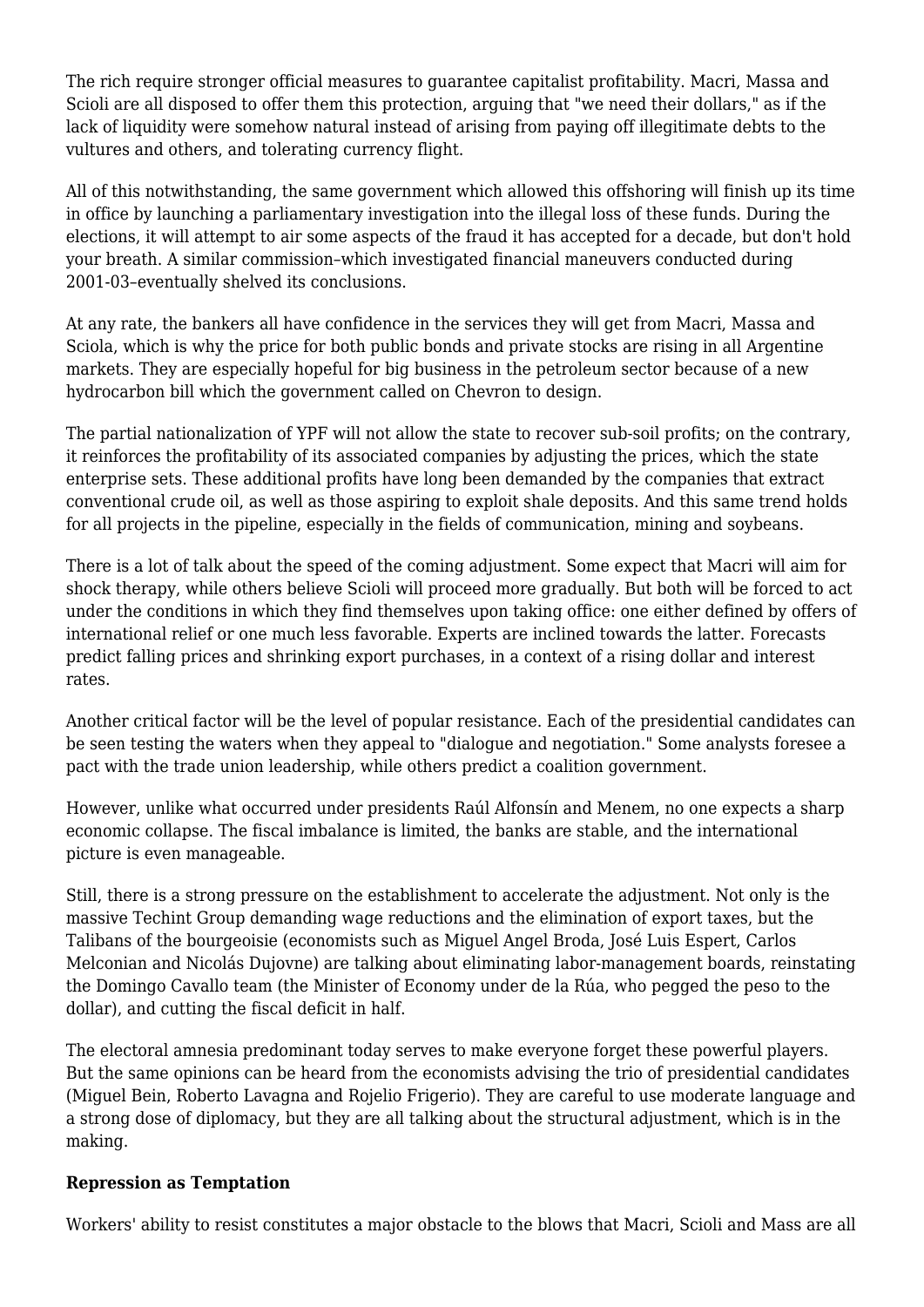preparing. The last general strike was an example of this potential force. It attained a level of cohesion greater than the three previous strikes. Unions pushed for a complete shutdown in the face of a government which didn't even try to persuade them not to.

The strike not only served as a warning to whoever becomes the next president, it also demonstrated the weakness of all the official arguments against the protests. The workers were not thrown off by the media's heavy artillery against "political strikes" that were only "hurting the poor," "helping the bureaucrats" and using "inappropriate methods."

Far from being a battle of the "labor aristocracy" to the detriment of the poorest workers, the strike's demand to raise the threshold on income taxes as part of wage negotiations will stimulate action by all of the oppressed. Because inflation is so high, workers who never before made nearly enough money to cross the threshold are now being forced to pay income taxes, even though their pay is simply being adjusted for inflation.

These strikes may help revive the old traditions of workers with higher salaries taking the lead, and they make the point that relief for the poorest should be financed from business taxes, and not based on taxing incomes of the better-paid employees.

The strikes against the tax, moreover, have clarified the real social situation in the country. If only 10 percent of employed workers are impacted by this tax, the immense majority of workers earn salaries less than what is required for subsistence. The 15,000 pesos threshold for this tax is barely more than the 12,000 pesos needed to meet a family's basic needs. That half of the population survives on incomes lower than 5,500 pesos is hardly compatible with the image of a winning decade.

Macri, Scioli and Mass have all necessarily decided to continue hiding this somber reality behind statistical smokescreens. After proclaiming that Argentina had arrived in the First World–eradicating indigence and reducing poverty to 4.7 percent–the National Institute of Statistics and the Census went silent about all other indices. In fact, poverty has remained at the same rates since the 1990s (around 25 percent), with two important differences: unemployment is not as high, and there is a high level of social spending on assistance to the poor.

At the same time, structural misery has consolidated social degradation and led to an increase in crime. No one even pretends to know the exact figures, but the rough crime numbers tell the story of an obvious multiplication in violent robberies, owing to the terrible marginalization that accompanies the drug trade.

The only response to this social drama on offer from the presidential trio is for the strong hand of the police. This means that security makes up a preeminent place in their campaigns, while they only differ over the nuances of the same punitive populism. All propose stiffer criminal sentences and promise to increase the prison population.

Macri, Scioli and Massa have all spent many years in office and know how crime works, as they have all arranged agreements granting police chiefs immunity in their own districts. These conspiracies are really responsible for reproducing crime, despite the chaos that drug trafficking has introduced.

An enormous ring of corruption surrounds the three candidates, including their close relations with the soccer hooligans who control local territory and engage in shady dealings. Macri is involved with the gangs in Boca, Massa with the same sorts around Tigre, and Sciolo deals with the mafia of the Tristán Suárez sports club.

The repressive inclinations of the establishment trio are obvious. All aim to criminalize social protest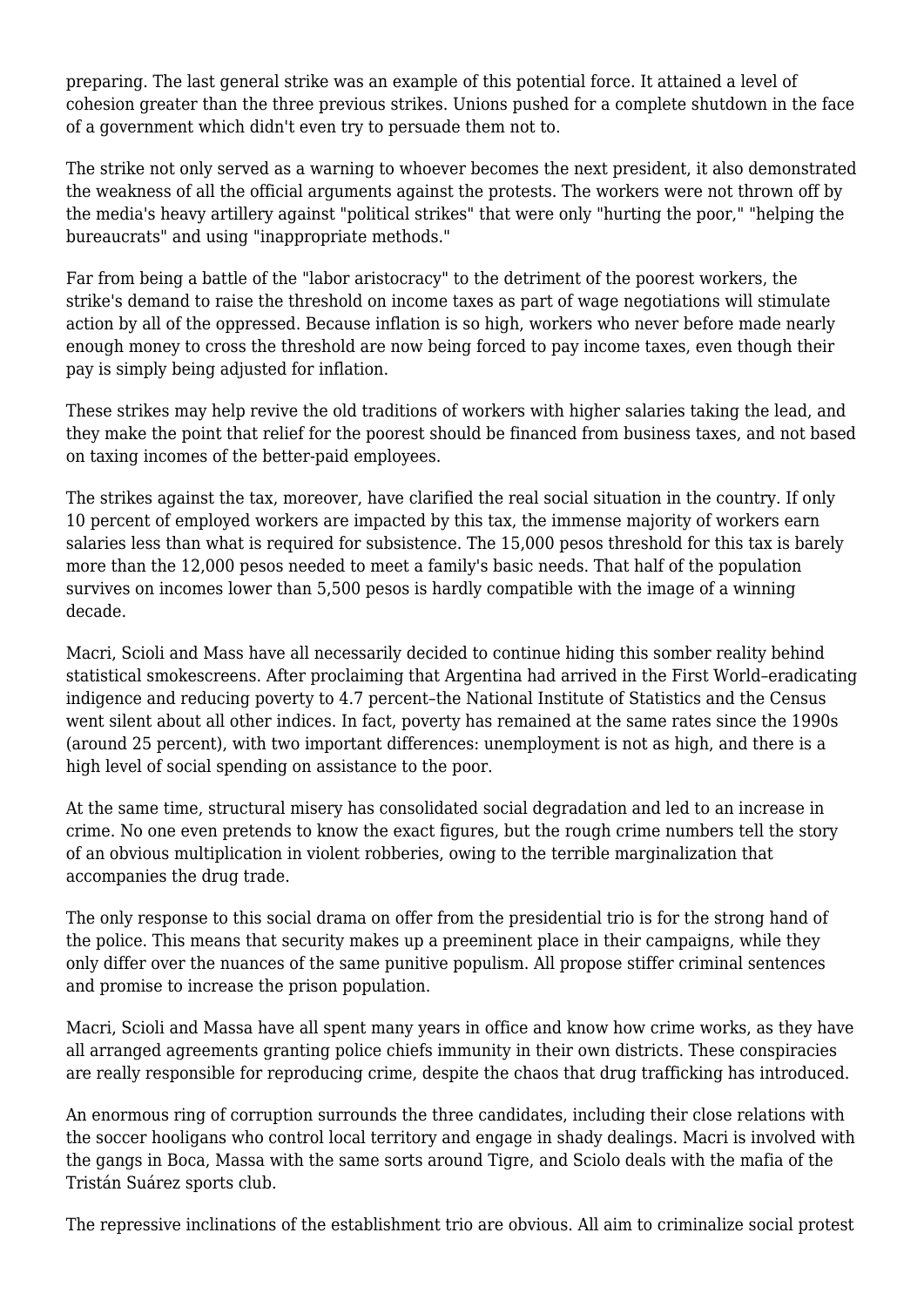and legislate some variant of anti-picketing laws, which CFK tried to do without success. They all regularly proclaim that "protests may have been valid in the 1990s," but that is no longer the case in the current universe of well-being.

This turn towards authoritarianism has also been paved by the government. After presiding over cases of genocide, retrieving grandchildren and codifying significant democratic gains after the fall of the military dictatorship, CFK kept the accused torturer César Milani at the head of the army and delegated the management of security to the ultra right-wing Sergio Berni.

## **Hopes on the Left**

The entrance of the Left and Workers Front (Frente de la Izquierda y de los Trabajadores, or FIT) onto the scene as a national force constitutes the most promising element in an otherwise grim electoral scene. Its advance can be explained by the significant presence of left-wing organizers in recent social struggles, successfully directing part of this resistance into the political arena.

Many analysts are surprised by the influence that the three Trotskyist forces who initiated the FIT have gained, pointing out that there is no equivalent situation anywhere in the world. Yet these foreign observers often misunderstand critical factors. For instance, it is important to keep in mind the specific history of Peronismo and the traditional left's (both socialist and communist) failure to understand this movement.

In the current circumstances, the FIT is resisting a polarization that has already ground down significant actors on the political spectrum. The results from the last elections confirm the Front's gravitational pull, even though it did not surpass those of 2013. But if upcoming elections produce merely similar results, then the great hopes for a large break to the left, away from Kirchnerismo, will remain unrealized.

Most evidence points to a right turn in the upcoming elections, based on a conservative reaction to the perceived onset of an economic slowdown and a rise in unemployment. There is fear that what has been gained over the last decade will be lost, and this sentiment leads to paralysis and reinforces loyalty to the status quo.

These reactions are stoked by the incumbent party's reviving memories of 2001, while their rightwing opponents offer an alternative imaginary tale. The latter attribute all the nation's ills to Kirchner's so-called progressive policies, divorced from what has happened in the rest of the world. Brazil's right wing is placing its hopes in a similar narrative.

Faced with these restricted electoral horizons, the left has captured a section of progressive, anti-Kirchner voters. Yet CFK has demonstrated a capacity to react to crises (the fight with the vultures, the mysterious death of special prosecutor Alberto Nisman, etc.). and Kirchnerismo has won the allegiance of an important part of the new militancy in the streets. These tendencies must be kept in mind in order to avoid the exaggerated expectation of the imminent "collapse of bourgeois nationalism."

Clearly, Peronismo has lost the loyalty and mythical status it enjoyed in the past, but this loss is more commonly felt in the hallways of the ministries than it is expressed in militant protests in the streets. And however one measures it, this weakness should not be equated with the extinction of Peronismo as the nation's main political structure of the past seventy years.

The sharp crises that periodically confront Peronismo at the close of each political cycle reopen the possibilities for building a large left-wing force. Various forces have sought to direct these energies in the past, and it is falling to the FIT to attempt this task today.